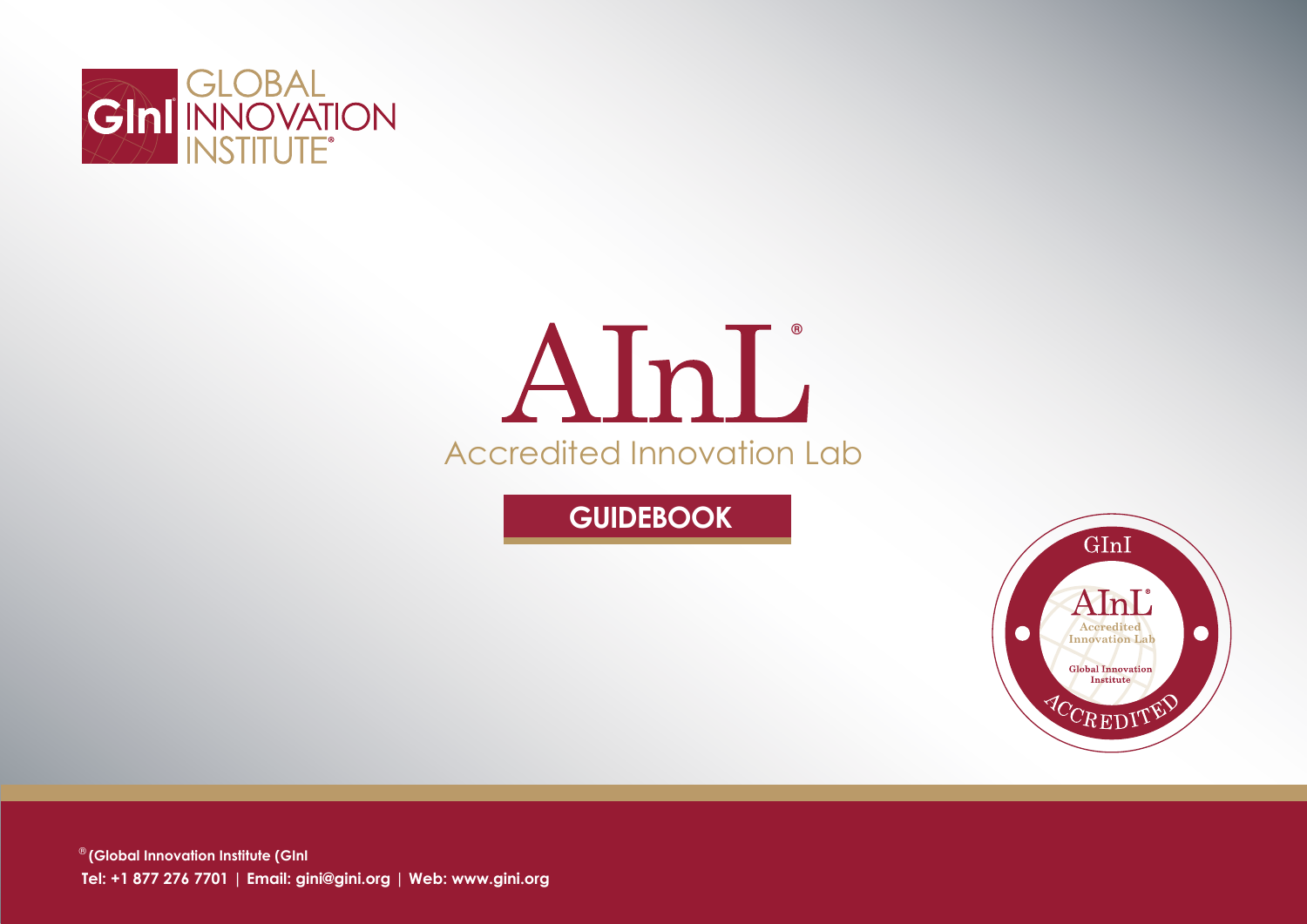## **Table of Contents**

| <b>Introduction</b>                                                                      | 04 |
|------------------------------------------------------------------------------------------|----|
| The Benefits of Innovation Lab Accreditation                                             | 04 |
| <b>GInI Accreditation Eligibility – Compliance Demonstration</b>                         | 05 |
| <b>GInl Accreditation Eligibility Requirements</b>                                       | 06 |
| The Accreditation Process for Innovation Labs                                            | 07 |
| The Gini Innovation Lab Assessment Tool & Questions                                      | 08 |
| <b>Conditional Assessor Approval</b>                                                     |    |
| <b>Application Fee for Initial GInI Innovation Lab Accreditation Entry Links</b>         |    |
| Biannual Re-Assessment / Re-Accreditation <b>Manual Re-Assessment</b> / Re-Accreditation |    |
| <b>Maintenance Fee for Continued GInI Innovation Lab Accreditation</b>                   |    |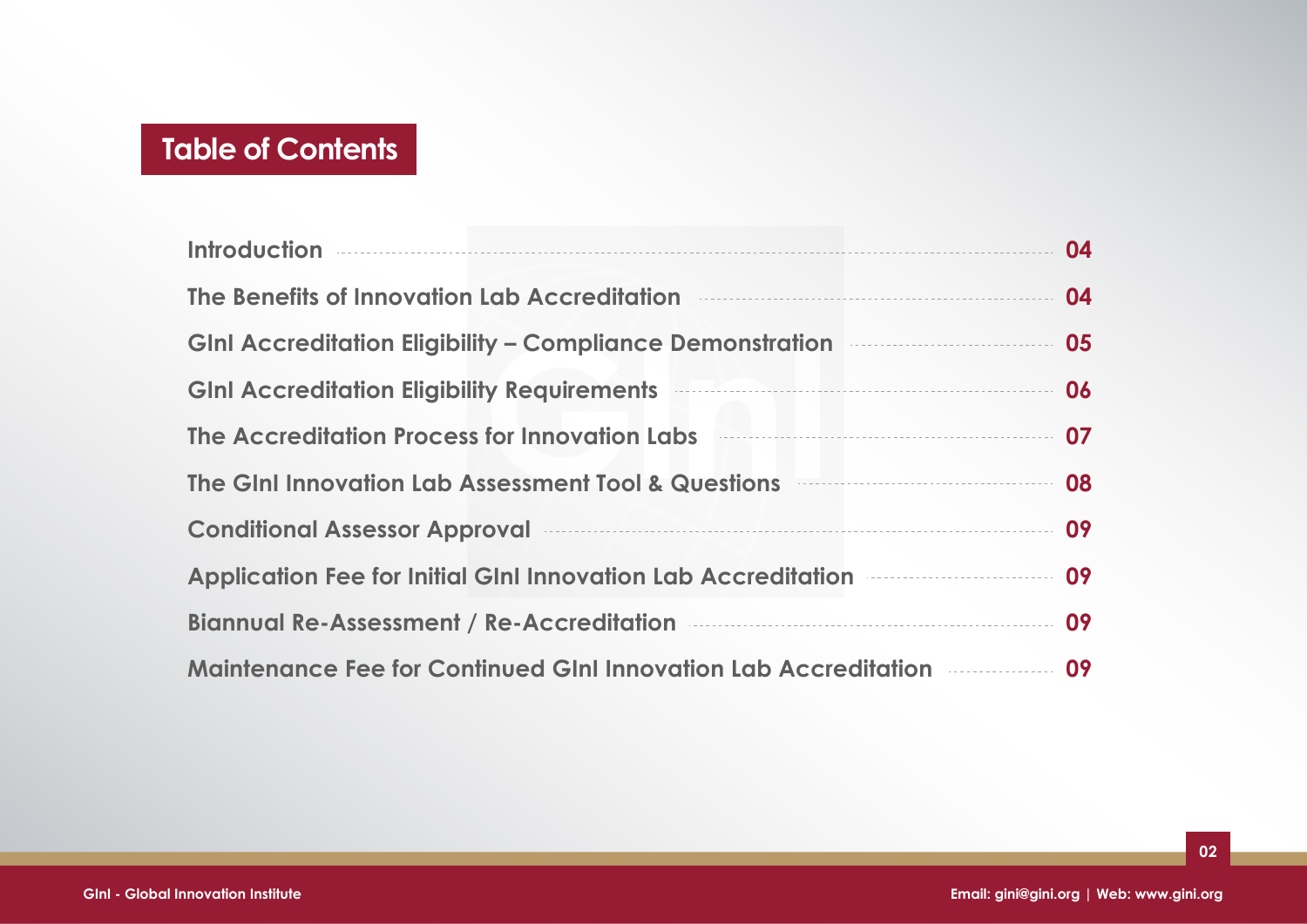**GInI -** The **Global Innovation Institute**- **www.gini.org** - is an international membership organization providing professional membership associations and certifications in the field of Innovation.

GInI aims to advance individual careers and transform organizational achievements by advancing the profession of innovation leadership. It does this through its globally recognized standards, tools, publications, resources, professional development courses, certifications, applied research, and networking opportunities.

All certificates and accreditations available through GInI reflect the most current methods, trends, and strategies in innovation leadership.

GInI sets the standard for innovation excellence around the globe.

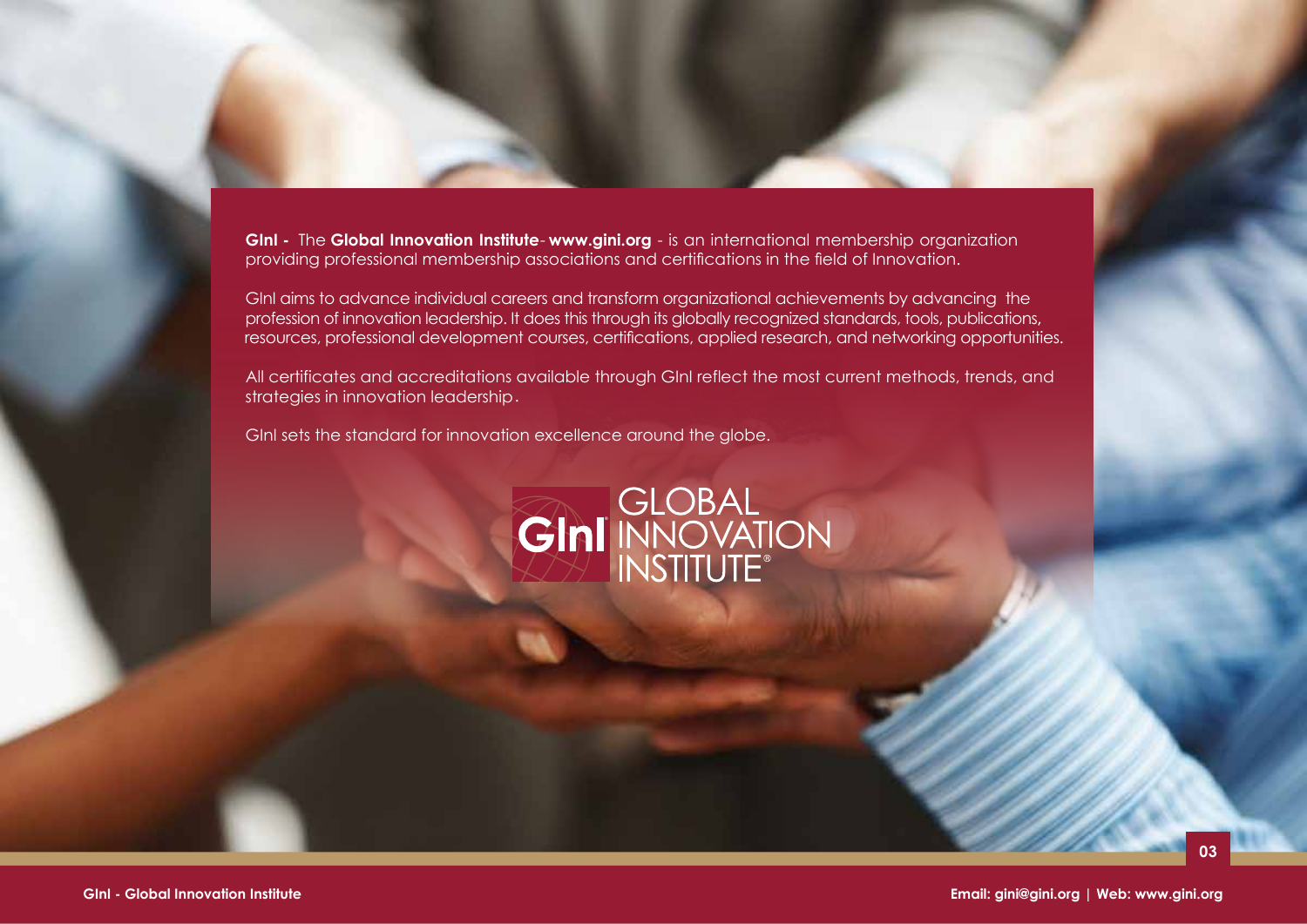## **Introduction**

 Accreditation of an Innovation Lab by GInI assures all affected stakeholders that this lab has been properly assessed, and that its design and operation therefore conform to GInI's strict accreditation standards. No other organization prescribes this same level of accreditation standard for Innovation Labs as does GInI. Accreditation by GInI is therefore the global standard of accreditation for Innovation Labs.

## **The Benefits of Innovation Lab Accreditation**

Given growing economic pressures and the world's accelerating pace of change, there is now a clear trend within businesses to establish Innovation Labs – facilities focused explicitly on helping businesses create new waves of growth and leadership in their markets. These labs must be fully capable of leading the charge forward into the unknown, in addition to establishing and developing whatever is "next" for the business.

Yet how can businesses know that their Innovation Labs have the right capabilities for doing this? How can they have the assurance they need that their Innovation Labs will in fact help lead them into the future in the best possible ways? And how do they know that they have captured worldclass practices in the design and operation of these labs? For these reasonsa credible and reliable accreditation standard is needed.k

The GInI Innovation Lab Accreditation is such a credible and reliable accreditation standard –a means by which businesses can develop the confidence they need in the design, operation, and capabilities of their Innovation Labs. The GInI Innovation Lab Accreditation stands alone as the sole such standard in the world to set the benchmark against what all world-class Innovation Labs must aspire.

The Innovation Labs accredited by GInI will bear GInI's Accredited Innovation Lab badge. This distinction provides significant value to both the lab's operators and the lab's governing business.

GInI remains fully committed to pursuing excellence and continuous improvement in all activities relating to the GInI Accreditation Center and the GInI Accreditation Program. The Innovation Lab Accreditation Guidebook provided on this page sets forth the policies, procedures, and standards used to assess the design and operation of individual Innovation Labs, and to thereafter accredit them to GInI's standards.

Businesses wishing to secure GInI Innovation Lab Accreditation must work through a GInI Authorized Innovation Provider (AInP)® and two GInI Authorized Innovation Assessors (AInAs)® of their choice to complete the Innovation Lab Assessment process and thereafter submit to GInI the Innovation Lab Assessment Report (InLAR). GInI Innovation Lab Accreditations are valid for two years and must be renewed via re-assessment every two years.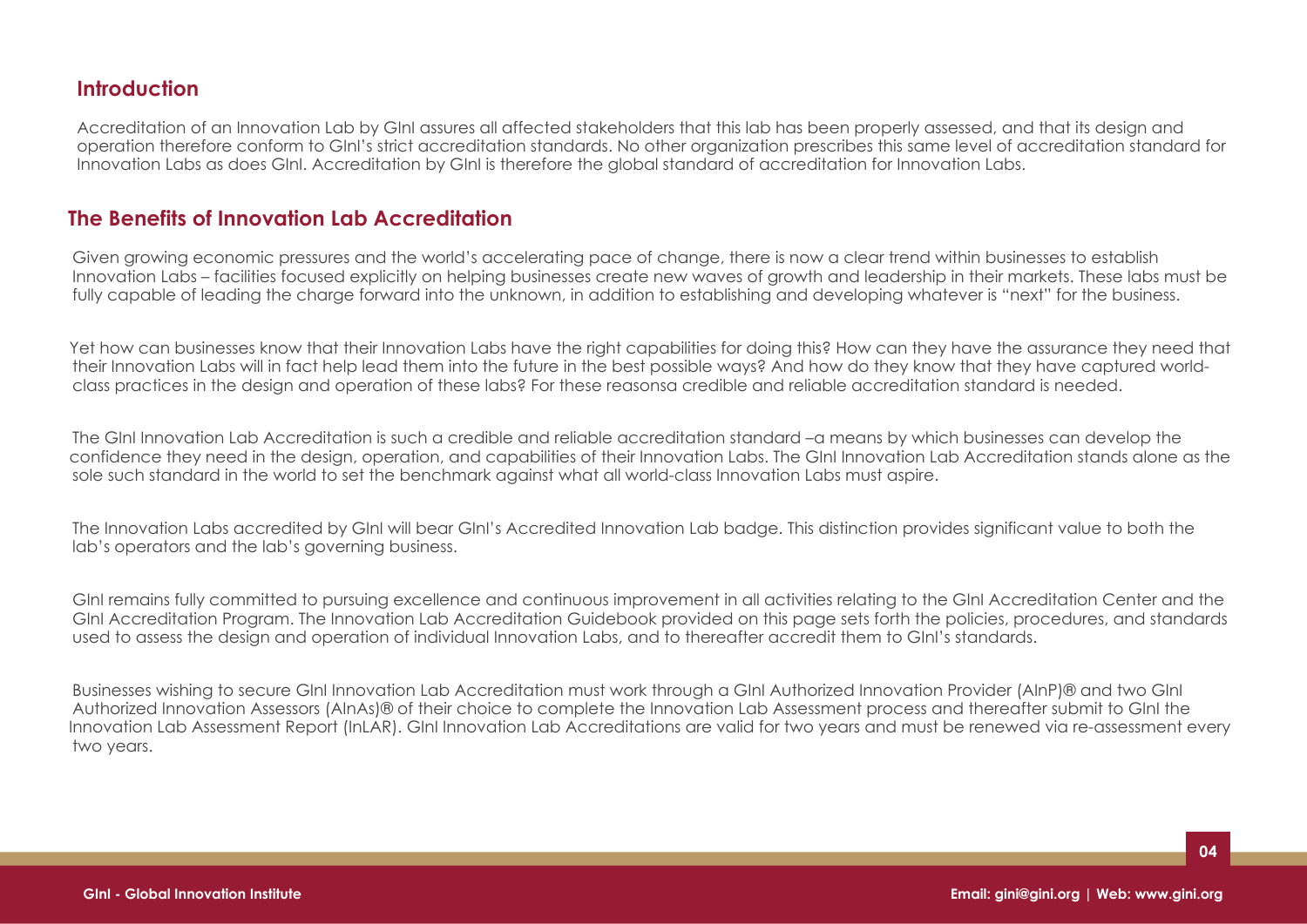### Accreditation of an Innovation Lab by the GInI Accreditation Center thus offers several valuable benefits:

Confidence that the design, operation, and capabilities of their Innovation Labs are optimized for their business and its unique strategies.

Affirmation of the organization's ongoing commitment to market leadership and business impact.

Peer recognition for achievement to a globally-recognized benchmark standard.

## **GInI Accreditation Eligibility – Compliance Demonstration**

In order for an Innovation Lab to be eligible for GInI accreditation, it must be able to demonstrate full compliance to GInI's eligibility requirements, as outlined below.

Compliance to these requirements is demonstrated through an independent third-party assessment process utilizing GInI's Authorized Innovation Assessors®, or AInAs®. This process is explained below.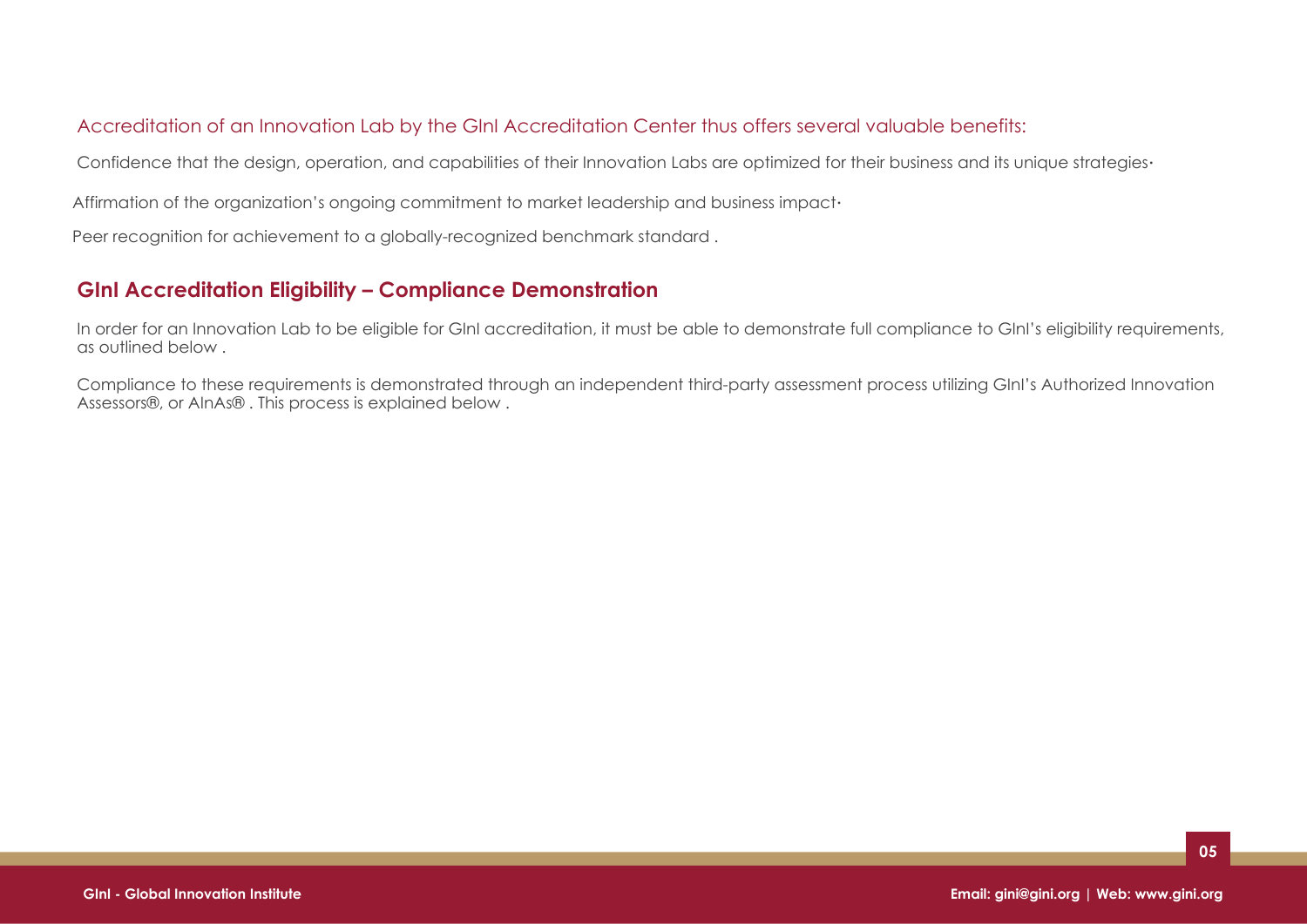## **GInI Accreditation Eligibility Requirements**

In order for an Innovation Lab to be eligible for GInI accreditation, it must be able to demonstrate full compliance to all of GInI's Innovation Lab Accreditation Eligibility Requirements. What this means is that, per the Innovation Lab Assessment Tool used, the lab must have all of the requisite Innovation Lab and Innovation Program elements in place, according to the following requirements list and each element's check points.

| <b>Element</b>                                               | <b>Mandatory Check Points</b> | <b>Optional Check Points</b> |
|--------------------------------------------------------------|-------------------------------|------------------------------|
| <b>Foundation &amp; Strategy</b>                             |                               |                              |
| . The culture & history of innovation in the business        | 2                             |                              |
| . The business' innovation strategy & portfolio              |                               |                              |
| . The business' metrics for innovation success               |                               |                              |
| Hard Lab - Physical Infrastructure                           |                               |                              |
| . Safety & building code compliance                          | $\overline{2}$                |                              |
| . General application & usage                                |                               |                              |
| . Design facilities                                          |                               |                              |
| . External design resources                                  |                               |                              |
| . User & design research facilities                          |                               |                              |
| . Prototyping facilities                                     |                               |                              |
| . External prototyping resources                             |                               |                              |
| . Testing & experimentation facilities                       |                               |                              |
| . External testing resources                                 |                               |                              |
| . Advanced design elements                                   |                               |                              |
| . Environmental considerations                               | 3                             |                              |
| <b>Soft Lab - Innovation Group</b>                           |                               |                              |
| . The business' core innovation group                        |                               | 2                            |
| . Ownership, oversight, and management of the innovation lab |                               | 0                            |
| . Operating budget                                           |                               | 0                            |
| . Training program                                           |                               | 0                            |
| <b>TOTAL</b>                                                 | 46                            | 24                           |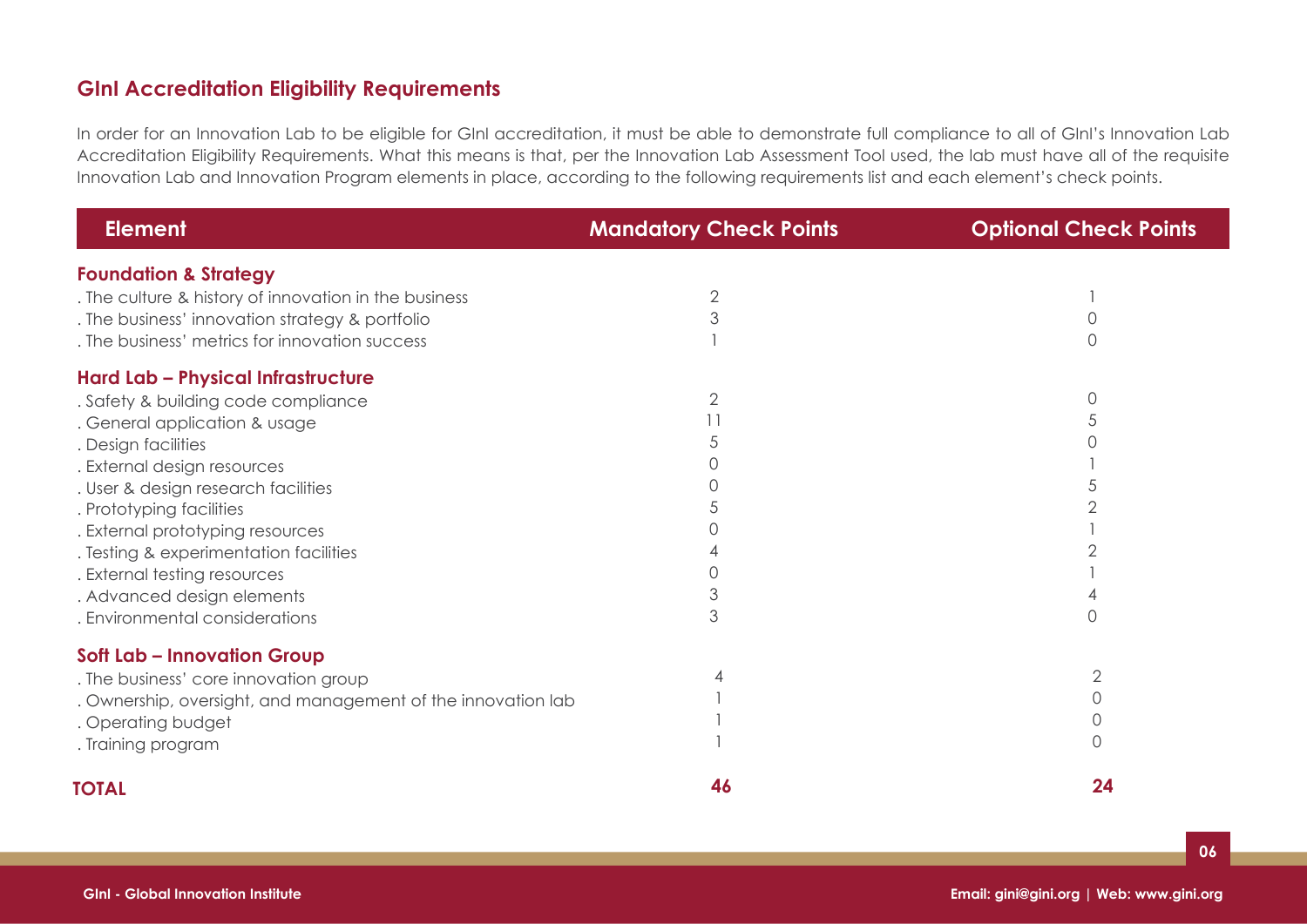## **The Accreditation Process for Innovation Labs**

#### **The On Site Assessment Process**

The GInI Innovation Lab Accreditation is an assessment-based accreditation. In order to secure accreditation, the business must engage at least two (2) GInI Authorized Innovation Assessors® (AInAs®) who will come into the Innovation Lab and conduct a walking assessment of the Lab, the Innovation Group, and certain aspects of the business itself. Once these Assessors have completed their assessment, they will compile a standardized report and submit to GInI. Based on the Assessors' findings, GInI will then make the determination of whether or not to issue the Innovation Lab Accreditation.

The assessment is conducted live inside of the Innovation Lab, such that over the course of working through the assessment questions the Assessors will tour throughout the lab – in some cases multiple times.

In relation to certain of the questions that will be addressed (known as the Soft Lab questions), the Assessors will expect to engage with front-line workers. This aids in ensuring good transparency and objectivity in the assessment process.

The typical in-lab assessment generally requires one working day to complete. Thereafter the AInAs® will invest additional time in compiling and submitting their final report to GInI.

The GInI Innovation Lab Accreditation is an all-or-nothing type of accreditation, meaning that the determination of whether or not to issue accreditation is based not on achieving a certain score, but rather on having in place all of the elements required by GInI. The assessment associated with the accreditation is therefore an overall binary assessment.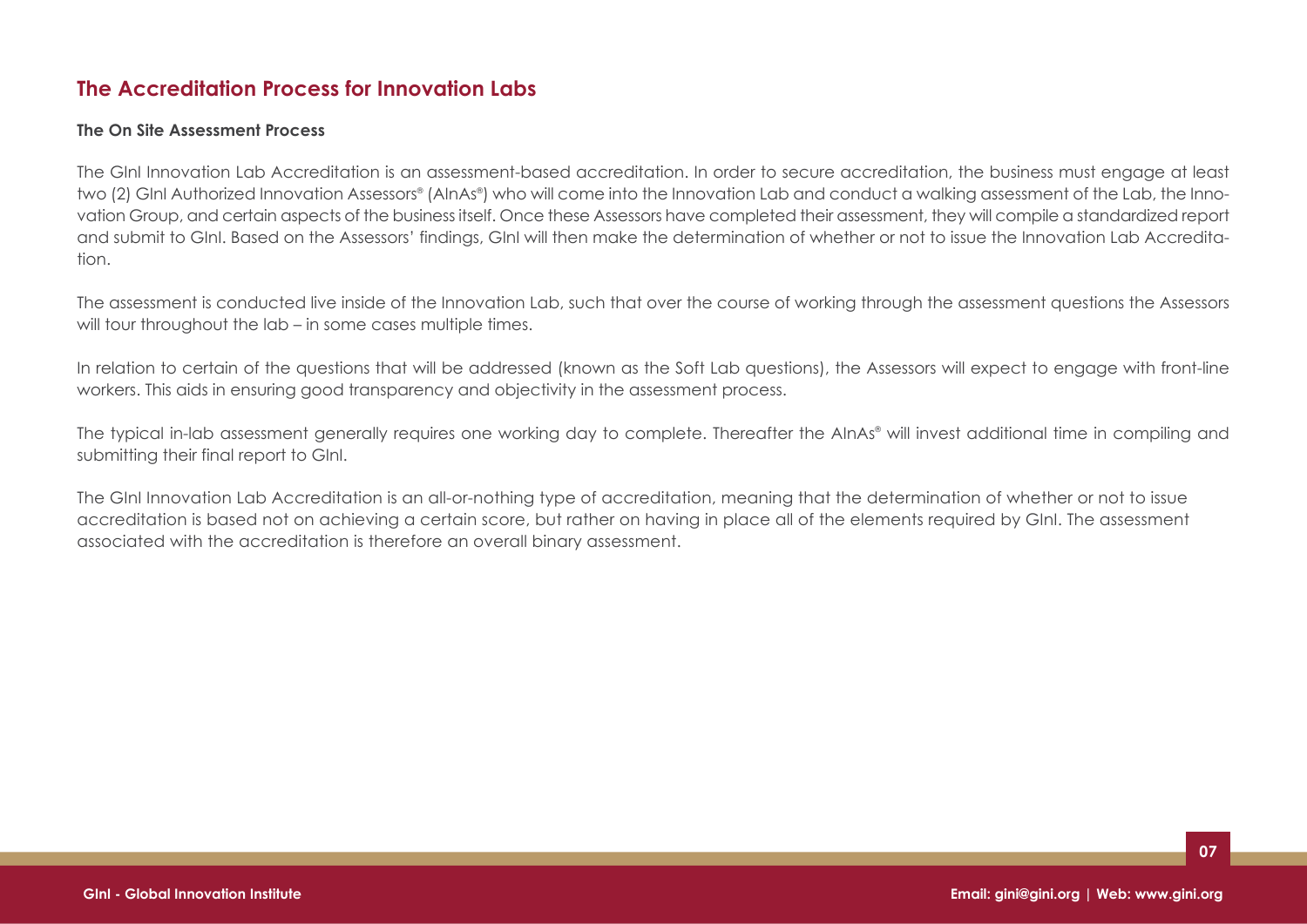## **The GInI Innovation Lab Assessment Tool & Questions**

The assessment tool associated with GInI Innovation Lab Accreditation – known as the Innovation Lab Accreditation Assessment Tool, or InLAAT – is comprised of 70 questions, grouped into four (4) core areas, namely:

1. Foundation & Strategy .2. Hard Lab – physical infrastructure. 3. Soft Lab – innovation group. 4. Lab Management.

Each set of questions will be addressed in its entirety.

Given the binary nature of the GInI Innovation Lab Accreditation, all of the assessment questions must be answered in the affirmative in order for the Innovation Lab to qualify for GInI accreditation. Each question will be answered with an understanding of the business and its desired outcomes for Innovation. In order for any question to be answered in the affirmative, the organization must provide the Assessors with clear evidence that the answer is, in fact, affirmative.

Twenty-Four (24) of the 70 questions allow for a "not applicable" answer. The determination of whether or not an area is ˜ not applicable˜ rests solely with the Assessors, and not with the business, though the business should explain why they believe an area is not applicable if they do so believe. If any question cannot be answered in the affirmative, the remainder of the questions will still be addressed, such that the Assessors may issue their final report indicating the full list of elements preventing the lab from achieving GInI accreditation.

In either case of passing or failing the assessment, GInI will forward to the business a copy of the Assessors' final report – known as the Innovation Lab Accreditation Assessment Report, or InLAAR. The business will receive this report directly from GInI only, and not from the AInAs® . If questions arise out of the report however, the business may contact the AInAs® in order to seek clarification.

In order that it might properly prepare for the assessment ahead of time, the applying business is supplied with the InLAAT questions prior to conducting the formal assessment. These will be given to the business by the AInAs® it has retained. This allows the business to prepare clear evidence of its answers to each of the questions that will be addressed. If so desired, the business may also engage the AInAs® to conduct a pre- assessment in order to improve confidence in passing the formal assessment prior to conducting the formal assessment.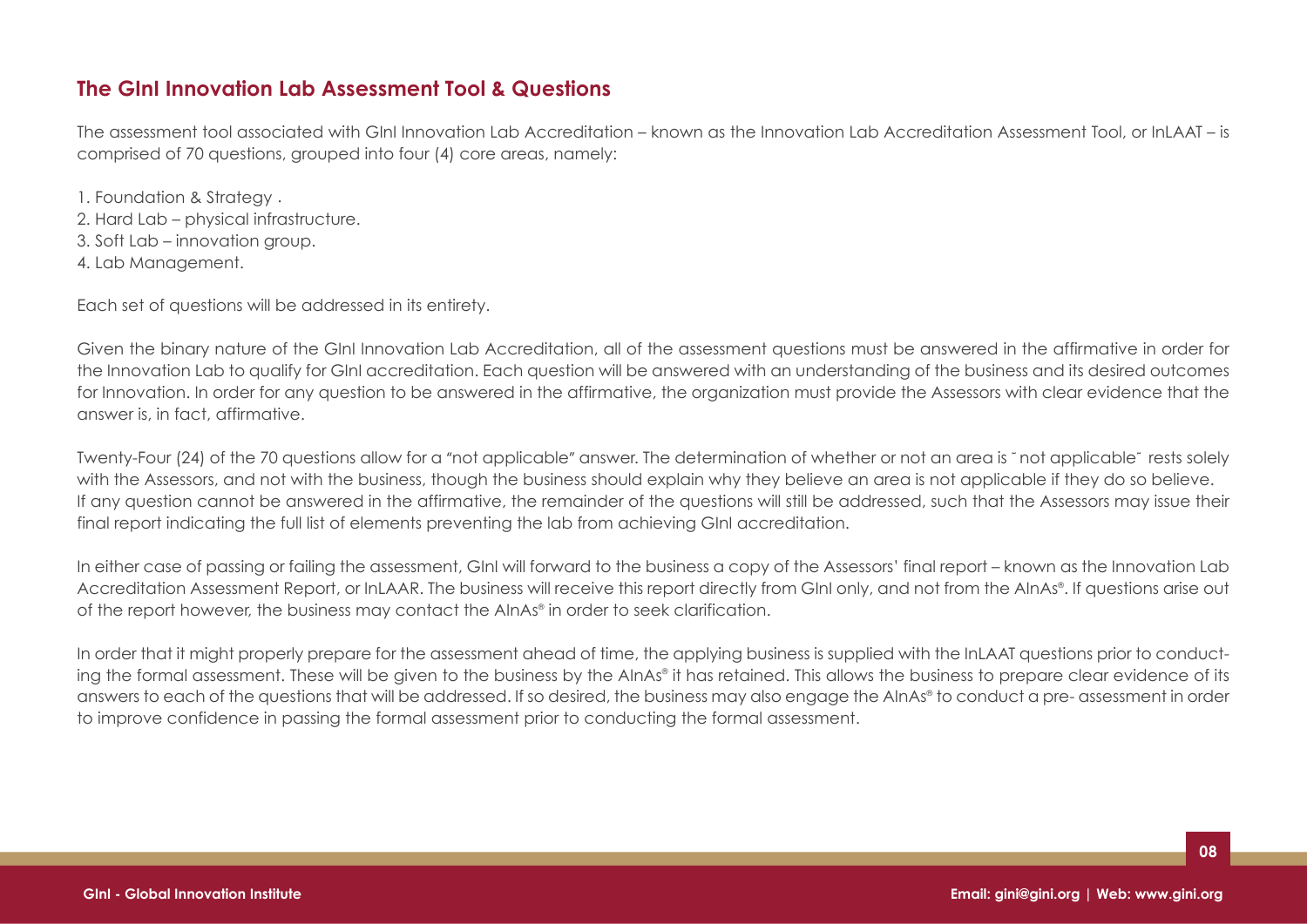## **Conditional Assessor Approval**

In certain cases, an Innovation Lab that has been assessed but did not fully pass will be granted a temporary conditional approval by the Assessors. What this means is that the lab was close to passing, but was still deficit in certain areas, and that if the business can submit appropriate documentation to the Assessors within a period of three (3) months verifying that these deficit areas have in fact been rectified, so that the Assessors can then use it to issue a full "pass" to the lab, they will do so.

This implies that the Assessors will not submit their final report to GInI right away, but will instead wait upon the business to provide this documented evidence. Once they have received this evidence and have updated their report accordingly, then they will submit their final report to GInI for review and processing, together with the business' accreditation application fee.

If the business fails to submit this documented evidence to the Assessors within this three (3) month period, then the Assessors will consider the assessment to have been a "fail" and will not submit their report to GInI, though they will issue it to the applicant business.

## **Application Fee for Initial GInI Innovation Lab Accreditation**

The fee for initial GInI Innovation Lab Accreditation is 3,500 USD.

This is to be remitted to GInI at the same time as the Assessors submit their final assessment report – the InLAAR – to GInI. Upon request, GInI will issue an invoice to the applicant business for this fee.

## **Biannual Re-Assessment / Re-Accreditation**

In order to maintain ongoing GInI Innovation Lab accreditation, Accredited Innovation Labs must submit to a bi-annual (every two years) re-assessment by qualified AInAs® .

Failure to secure a bi-annual re-assessment will result in the expiration and suspension of that Lab's accreditation, until such time as it submits to a new assessment and becomes re-accredited.

## **Maintenance Fee for Continued GInI Innovation Lab Accreditation**

The bi-annual maintenance fee to maintain GInI Innovation Lab Accreditation is 3,500 USD, to be paid every two years upon re-assessment.

This is to be remitted to GInI at the same time as the Assessors submit their final re-assessment report – the InLAAR – to GInI. Upon request, GInI will issue an invoice to the applicant business for this fee.